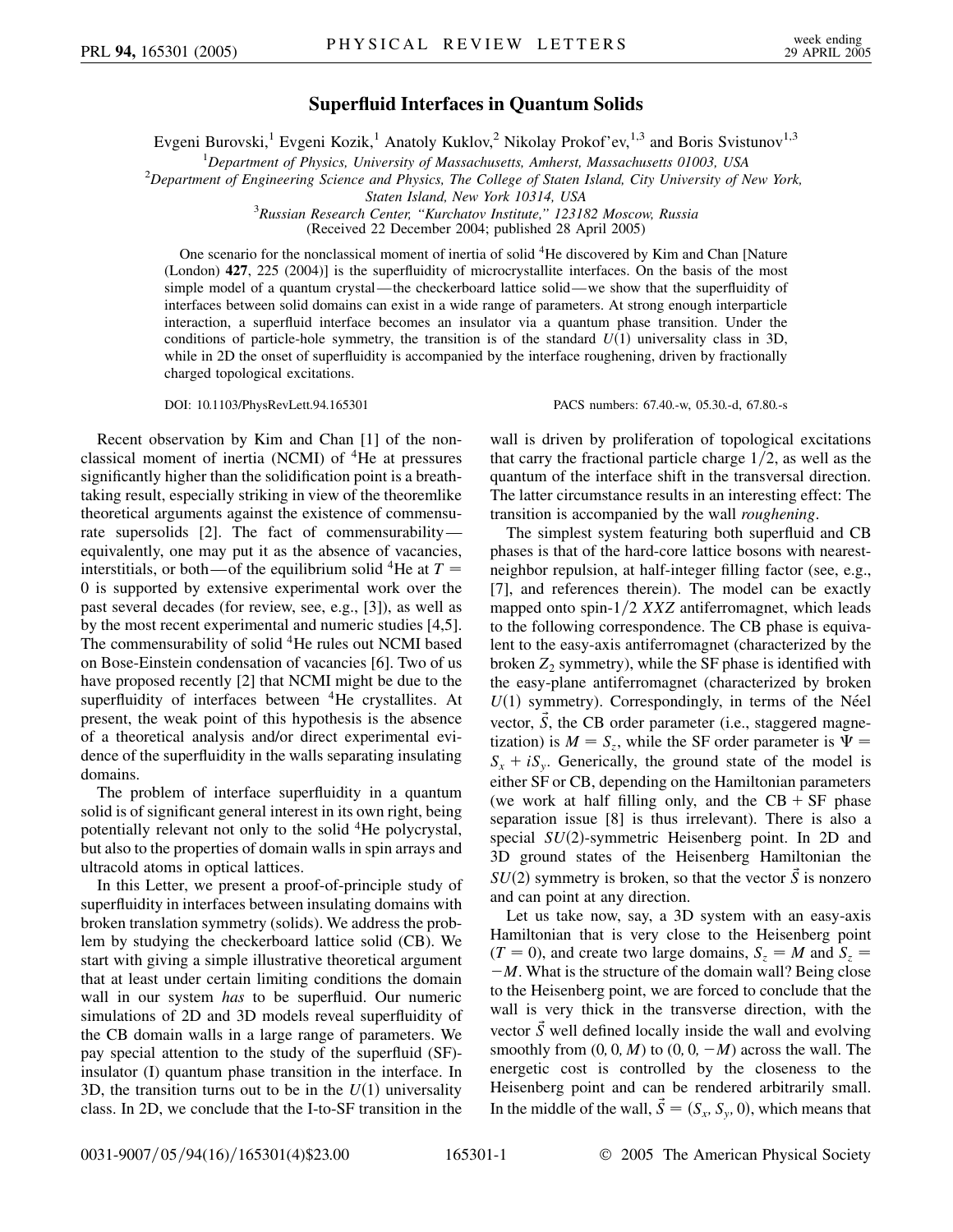the wall is characterized by broken  $U(1)$  symmetry implying superfluidity in the bosonic case. As the system is taken deeper into the solid state in the bulk, it becomes energetically favorable to suppress the module of  $\vec{S}$  to zero in the wall, which means an insulating state of the wall. Similar transformation of the domain wall—from the Bloch-type, where  $|\vec{S}|$  is finite everywhere, to the Ising-type, where  $|\dot{S}| = 0$  is in the middle of the wall—takes place in classical ferromagnets close to the Curie point [9].

Once the superfluidity of a domain wall is established in the limiting case, one may expect that it can take place under more general conditions, especially in view of the following, almost obvious, energetic argument: Because of geometrical frustration, the energy cost to translate a particle along the wall is less than in the bulk. For example, in the case of the 2D CB solid, the particle jump increases the energy by  $\sim 3V$ , where  $V > 0$  is the nearest neighbor interaction energy. A jump of a particle at the wall [see, e.g., Fig. 4(a)] costs only  $\sim$ *V*.

A point of concern, however, is that generically the transition from SF to CB is of the first order so that for a given system or range of parameters it may turn out that the interface between two insulating domains is *always* in the insulating state.

To get an idea of how likely it is to get the interface between the two CB domains superfluid, we simulate a domain wall in the bond-current model—a discrete-imaginary-time analog of a  $(d + 1)$ -dimensional world line representation of a quantum bosonic or spin system in *d* spatial dimensions [10]. The Hamiltonian of the model reads

$$
H = t \sum_{\mathbf{n}} \sum_{\alpha=1}^{d} J_{\mathbf{n},\alpha}^{2} + 2p \sum_{\langle \mathbf{n}, \mathbf{m} \rangle} \left( J_{\mathbf{n},\tau} - \frac{1}{2} \right) \left( J_{\mathbf{m},\tau} - \frac{1}{2} \right).
$$
 (1)

Here the integer vector  $\mathbf{n} = (n_1, \ldots, n_d, n_\tau)$  labels sites of the  $(d + 1)$ -dimensional cubic lattice,  $\alpha = 1, \ldots, d$  enumerates the spatial directions, and  $\tau$  denotes the temporal direction. The dimensionless parameters *t* and *p* are related to the hopping amplitude and the nearest-neighbor interaction of the corresponding quantum model, respectively [10]. Currents  $J_{n,\alpha}$  and  $J_{n,\tau}$  are integers associated with bonds adjacent to the site **n** in directions  $\alpha$  and  $\tau$ , respectively. The summation in the second term runs over all pairs of temporal bonds having a common plaquette. The configurations of bond currents are subject to the zerodivergence constraint. Without loss of universality, we restrict the values of bond currents to  $J_{\mathbf{n},\alpha} = 0, \pm 1$ , and  $J_{n,\tau} = 0$ , 1. The zero-divergence constraint then reads

$$
\sum_{\alpha} (J_{\mathbf{n},\alpha} + J_{\mathbf{n},-\alpha}) + (J_{\mathbf{n},\tau} + J_{\mathbf{n},-\tau}) = 0, \tag{2}
$$

where the negative sign means the opposite direction, so that  $J_{\mathbf{n}, -\alpha} \equiv -J_{(\mathbf{n}-\hat{\alpha})\alpha}$  and  $J_{\mathbf{n}, -\tau} \equiv -J_{(\mathbf{n}-\hat{\tau})\sigma}$ ; the hats stand for unit vectors in the corresponding directions.

We simulate the model (1), using the Worm algorithm [11], in the range of parameters where the bulk is deep into the solid regime. To automatically create a domain wall, we take a lattice with periodic boundary conditions and an odd number of sites in the spatial direction *x* (system sizes in all the other directions are even). The domain wall superfluidity manifests itself as a nonzero mean square of winding numbers [12] in the direction(s) parallel to the wall:  $\langle W_{\parallel}^2 \rangle \neq 0$ , while  $\langle W_x^2 \rangle = 0$ . More specifically, for a 3D system with the domain wall in the *yz* plane, the superfluid stiffness is given by  $\rho_s = \langle W_y^2 + W_z^2 \rangle / 2L_\tau$ , and the compressibility is likewise defined in terms of the winding numbers in temporal direction [12]. In a 2D system with the domain wall in the *y* direction the statistics of winding numbers is essentially discrete,  $P(W_y) \propto$  $exp[-(L_y/L_\tau)W_y^2/2\rho_s]$ , and an appropriate estimator for the superfluid stiffness is  $\rho_s^{-1} = -2(L_\tau/L_y) \times$  $ln[P(W_y = 1)/P(W_y = 0)]$ , and likewise for the compressibility. Here  $L_{\tau}$  and  $L_{\nu}$  are the linear system sizes in the corresponding directions. In our simulations, we set  $L_{y} = L_{z} = L_{\tau} = L$  and  $L_{x} = L + 1$ .

In 3D, we found that for  $t \leq 1$  the interfaces are never superfluid. Simulations at  $t = 1.3$  revealed a first-order SF-CB transition in the bulk at  $p \approx 0.2$  with the interface remaining superfluid until *p* becomes equal to  $p_c$ 0.2711(5). In 2D, the simulations were performed at  $t =$ 0*:*9. The first-order bulk SF-CB transition was found at  $p \approx 0.5$ , while the interface becomes insulating only at  $p_c = 0.7667(5).$ 

A superfluid interface embedded into a *d*-dimensional solid is a  $(d - 1)$ -dimensional superfluid, and the scenario for the quantum phase transition from SF to I state in such a system is interesting on its own. Our model, Eq. (1), has a particle-hole symmetry. Thus, commensurability should play a key part in the criticality [13]. Fundamentally, there are two qualitatively different cases, depending on whether the interface is *smooth* or *rough*. If the interface is centered at  $x = 0$  and  $x(\vec{\rho})$  is its instantaneous shape ( $\vec{\rho}$  is the vector in the hyperplane perpendicular to the *x* axis), then, by definition,  $\langle x(\vec{\rho})^2 \rangle \sim 1$  for a smooth interface, while for a rough interface  $\langle x(\vec{\rho})^2 \rangle$  is macroscopically large (scales as some power of the system size). For a smooth interface, the CB environment plays a role of a periodic external potential that doubles the interface unit cell. This means that a smooth interface can be treated as a commensurate system with an *integer* (unity) filling factor. Its SF-I transition then corresponds to the superfluid-Mott insulator (MI) transition at integer filling, known to be of the  $U(1)$  universality class [14]. If the interface is rough, then the effect of the solid environment is averaged out by the zero-point fluctuations of  $x(\vec{\rho})$  and the effective filling factor for the interface remains *half-integer*, with corresponding implications for the universality class of the SF-I quantum phase transition.

In our simulations, we observe the smooth-interface scenario in 3D and the rough-interface scenario in 2D.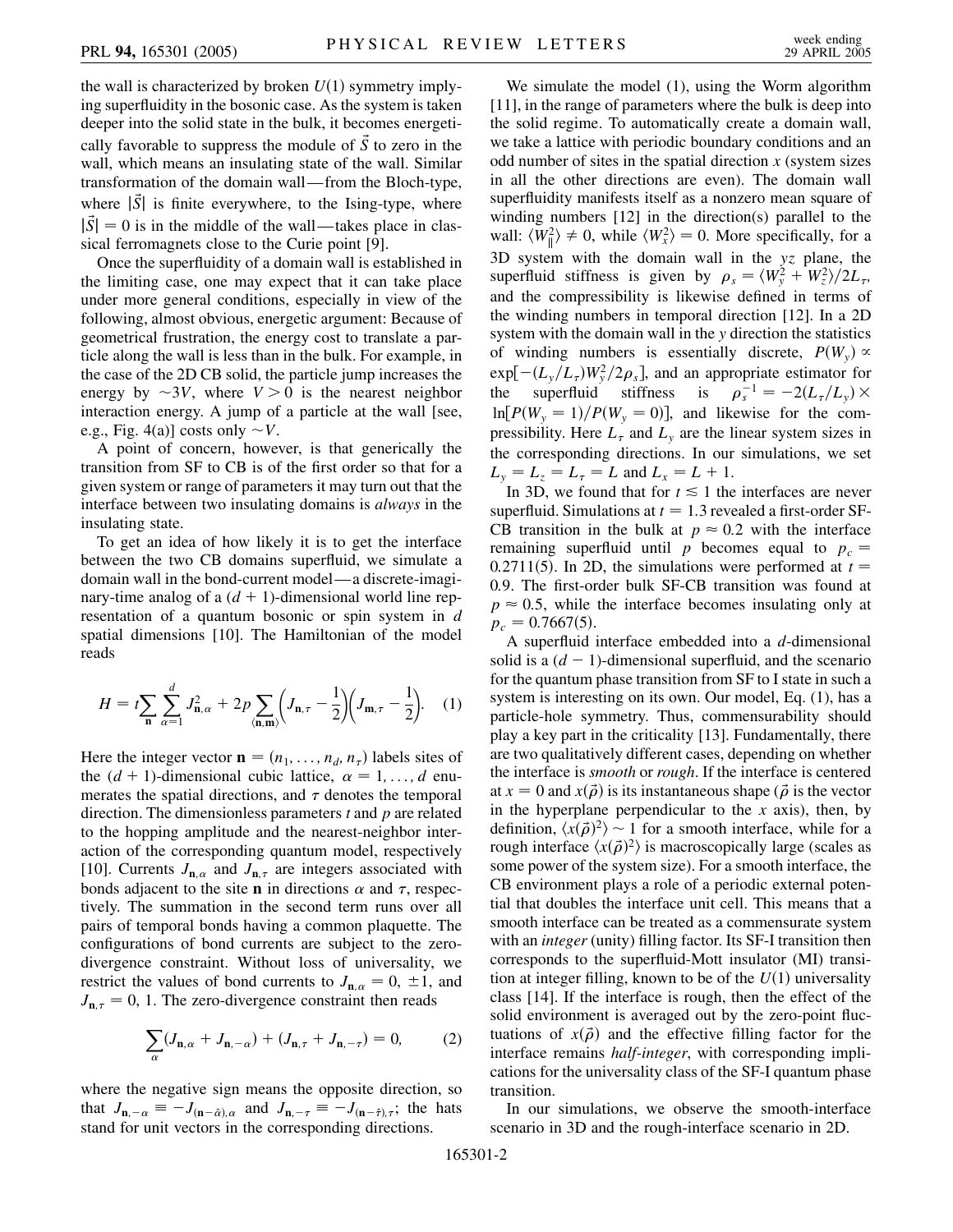

FIG. 1. Criticality for the interface in a 3D system. The data for  $\rho_s$  as a function of the parameter  $p$  is consistent with the exponent  $\nu \approx 0.671$  of the  $U(1)$  universality class.

In Fig. 1 we present the 3D data in the vicinity of the critical point,  $p_c = 0.2711(5)$ . A very good data collapse with the critical exponent  $\nu \approx 0.671$  of the  $U(1)$  universality class is indicative of the standard SF-MI scenario. In 2D, the interface forms a 1D Luttinger liquid, the main characteristic of which is the dimensionless parameter  $g =$  $\pi \sqrt{\rho_s \kappa}$ , where  $\rho_s$  and  $\kappa$  are the 1D superfluid stiffness and compressibility, respectively. In a Luttinger liquid with a filling factor  $1/m$  (*m* is an integer) the SF-I (Kosterlitz-Thouless type) transition takes place at  $g = g_c = 2/m^2$ [15]. As we argued above, a smooth interface implies *m* 1 and, correspondingly, criticality at  $g_c = 2$ . The results of our simulation show that the SF-I transition actually takes place at  $g_c = 1/2$ , corresponding to the half-filling case, implying the rough-interface scenario.

As is always the case with SF-I transitions in 1D systems, a brute-force numeric observation of the critical  $g_c$  is problematic in view of the exponentially divergent correlation length. We thus need to perform the finite-size analysis of the data using Kosterlitz-Thouless renormalization-group flow:





$$
\int_{g(L_1)/g_c}^{g(L_2)/g_c} \frac{dt}{t^2(\ln t - \xi) + t} = 4\ln(L_1/L_2). \tag{3}
$$

Here  $g(L)$  is the Luttinger parameter  $g$  as a function of the system size,  $\xi$  is an *L*-independent microscopic parameter (which is an analytic function of *p*). At a given *p*, the value of  $\xi$  is obtained with Eq. (3) from numeric values of  $g(L_1)$ and  $g(L_2)$ . The consistency with the Kosterlitz-Thouless renormalization-group flow is checked by the data collapse for different pairs of system sizes and also by the shape of the curve  $\xi(p)$ , which should look as a straight line in the vicinity of the critical point, in contrast to the  $g(L, p)$ curves—as functions of *p*, at large enough *L*. These curves should demonstrate a considerable curvature consistent with a (slow) evolution, as  $L \rightarrow \infty$ , towards the jump at  $p_c$  from  $g = 1/2$  to  $g = 0$ . These features are seen in Figs. 2 and 3. After extracting the function  $\xi(p)$ , the macroscopic  $g(p) \equiv g(L \rightarrow \infty, p)$  limit is obtained—in accordance with Eq. (3)—from  $(g/g_c)(\ln g/g_c - \xi)$  =  $-1$ . The critical value  $g = 1/2$  implies a rough interface, since roughening is apparently the only mechanism of eliminating the effect of broken translation symmetry in the bulk. There is also a strong argument in favor of the *simultaneous* appearance of superfluidity and roughening in the 1D interface. There is little doubt that deep in the insulating phase the interface becomes smooth  $(T = 0)$ , since roughening costs finite potential energy that dominates over the kinetic energy in this limit. In our simulations, we see this as the effect of ''freezing'' of the interface position at large enough *p*. [By its nature, a rough interface experiences local fluctuations that gradually lead to its global drift.] The zero-point roughening fluctuations in the smooth phase are due to the specific solitons illustrated in Fig. 4. These solitons shift the position of the interface in the *x* direction by one step. It is also seen that they carry a topological charge associated with shifting, by one lattice period, the checkerboard density wave along the interface (*y* direction). These quasiparticles also carry a particle charge  $\pm 1/2$ , since a single-particle hopping event translates the soliton by two lattice spacings, see Fig. 4. In



FIG. 3. Parameter  $\xi$  for different data sets as a function of  $p$ . The solid line is a linear fit. The errors are of the order of the symbol size.